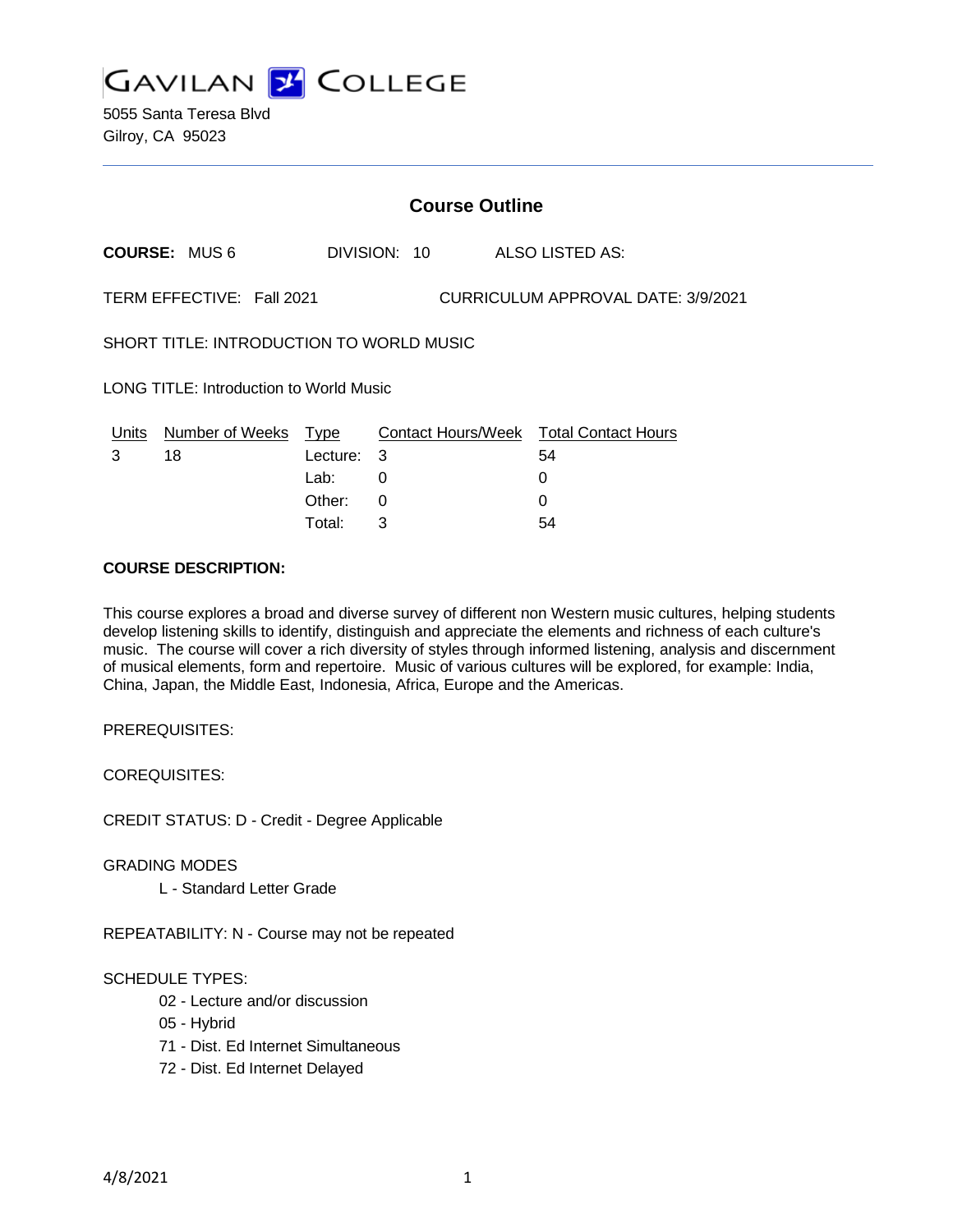## **STUDENT LEARNING OUTCOMES:**

By the end of this course, a student should:

1. Distinguish the elements of non-Western music and respective cultures.

2. Identify the sounds produced by a variety of instruments considered native to particular cultures.

3. Analyze and appreciate works of philosophical and cultural importance, as well as, gain a broader understanding of the human condition.

#### **CONTENT, STUDENT PERFORMANCE OBJECTIVES, OUT-OF-CLASS ASSIGNMENTS**

Curriculum Approval Date: 3/9/2021

6 Hours

Introduction/Culture expressed in the world of music. Discuss terminology, history of Ethnomusicology and how it plays a role in observing non-western music.

Student Performance Objectives (SPO): Students will implement concepts and analyze works of cultural importance.

3 Hours

Music of Native America: Analyze music and dance of the pow wow culture from different tribes. Demonstration of various instruments (i.e., shakers, drums, flute) used in Native-American culture.

SPO: Understand the philosophical and cultural importance of Native American music.

characteristics of music of Native America, traditional instruments and folk music

3 Hours

Music of Africa: Discussion of musical instruments to include drumming, singing, dance as part of daily life functions in African society.

SPO: Identify, analyze and define the characteristics of traditional African music and instruments: membranophones, idiophones, aerophones, chordophones.

3 Hours

Music of African America: Survey hymns, spirituals that evolved with the church; discuss how the blues is the foundation for jazz, gospel.

SPO: Identify, analyze and define the various genres of music within the African American culture: such as blues, jazz, gospel and reggae music. This is to help students understand the essence of the human condition.

3 Hours

Music of Eastern Europe: Analyze asymmetric meters, rhythms, instruments and social functions of the Balkans.

SPO: Identify, analyze and define characteristics of Eastern European folk music including epic songs, asymmetrical meters, socialist realism and professional folk ensembles.

3 Hours

Music of Europe: Survey Celtic musical instruments (i.e., bagpipes, bodhran), Spanish Flamenco music and how Arabic culture influence has made an impact.

SPO: Identify, analyze and define the characteristics of traditional music from

Spain, France, and Ireland for the cultural importance.

3 Hours

Music of India: Discussion on Qawwali music?s influence on western culture. Surveying Northern and Southern regions and what makes them unique as far as instrumentation and musical elements.

SPO: Identify, analyze and define the influence of Indian music on contemporary Western World. Identify elements of Indian folk music (raga, tala) and

instruments. This is to help students understand the essence of the human condition.

3 Hours

Review/Midterm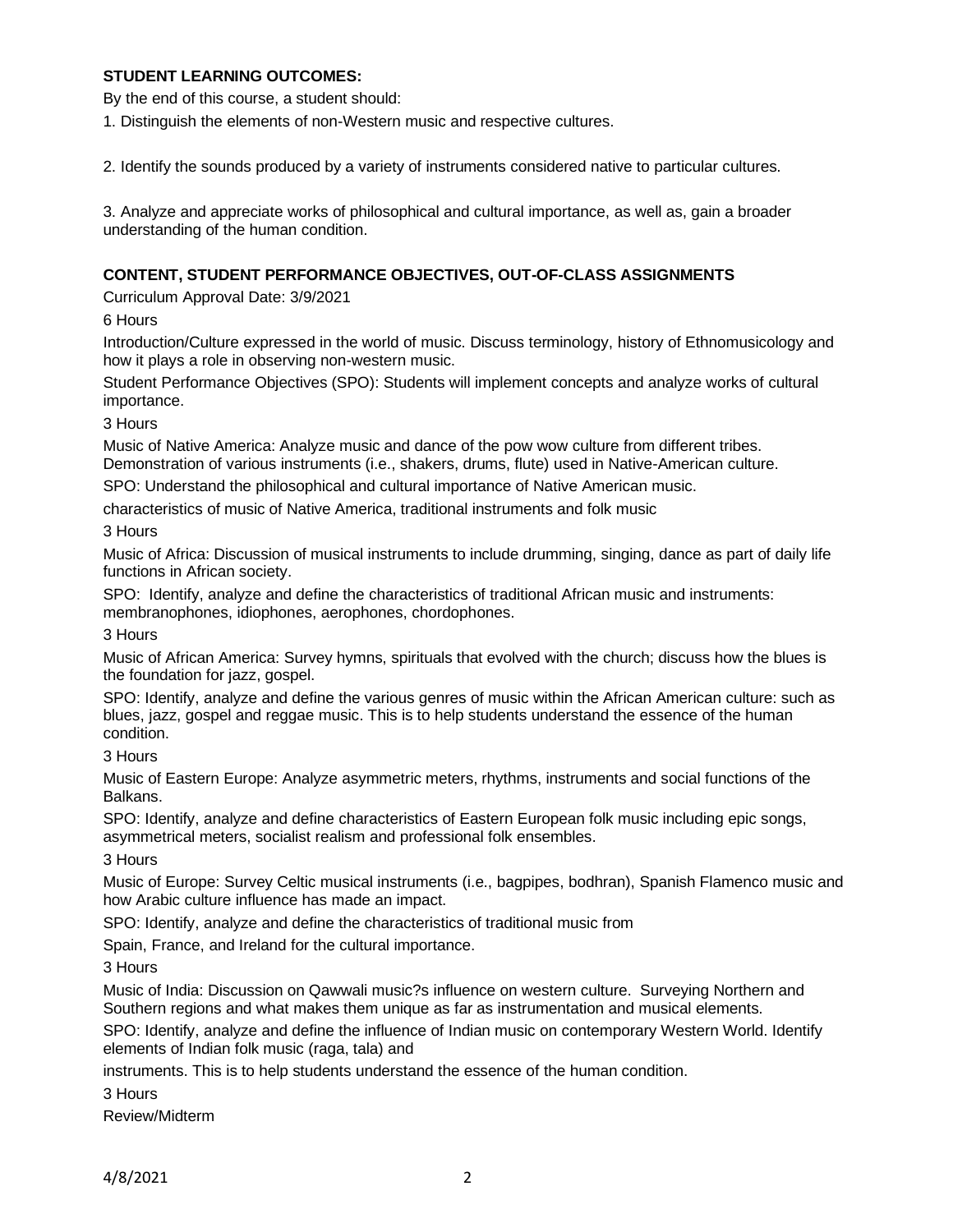# 4 Hours

Music of Central Asia: Survey musical traditions of Tibetan and Mongolian cultures; instrumentation and musical elements along with its religious influence. Discuss the similarities of throat singing between Tibetan and Mongolian cultures.

SPO: Identify, analyze and define the characteristics of Tibetan and Mongolian Music.

4 Hours

Music of Indonesia: Survey gamelans orchestras of Bali and Java. Look at the musical structure of gamelan, instrumentation and religious significance of the music.

SPO: Identify, analyze and define the characteristics of Gamelan music from Javanese and Balinese cultures. and an introduction of traditional instruments and the significance to the makeup of the culture. 4 Hours

Music of Japan: Identify the orchestration of Kabuki theatre and its cultural significance. Survey similarities of wind and string instruments between China and Japan.

SPO: Identify, analyze and define Japanese instrumental music: Shamisen, Shakuhachi and Koto, as well as music of the Japanese Theater for a broader understanding of the human condition.

## 4 Hours

Music of China: Class discussion on musical genres within Chinese cultures and how the musical instrumentation exemplifies this.

SPO: Identify, analyze and define the characteristics of traditional Chinese music,

including instruments, Guqin music and Chinese dramatic music to help appreciate the works of cultural importance.

## 6 Hours

Music of Latin America: Survey of musical genres within Latin countries and observe syncretic relationships of African influence of musical elements. Explore the African influence of musical instruments (hand drums, shakers), song structure and dances.

SPO: Identify, analyze and define the characteristics of traditional Latin American music, including harmony, dance rhythms and musical instruments. Exploring the music of Mexico and Brazil, Colombia and Peru to help appreciate the works of cultural importance.

## 3 Hours

Music of The Middle East: Discussion on difference approaches between the Arabic Samai? and Iranian Chahar musical song form. Survey Jewish musical instrumentation, musical form and rhythms in church music. Also discuss the world wide influence on Jewish Klezmer music.

SPO: Identify, analyze and define the elements of Middle Eastern music. Analyze the performance aspects of Arabic and Iranian music.

2 Hours

Review and Final Exam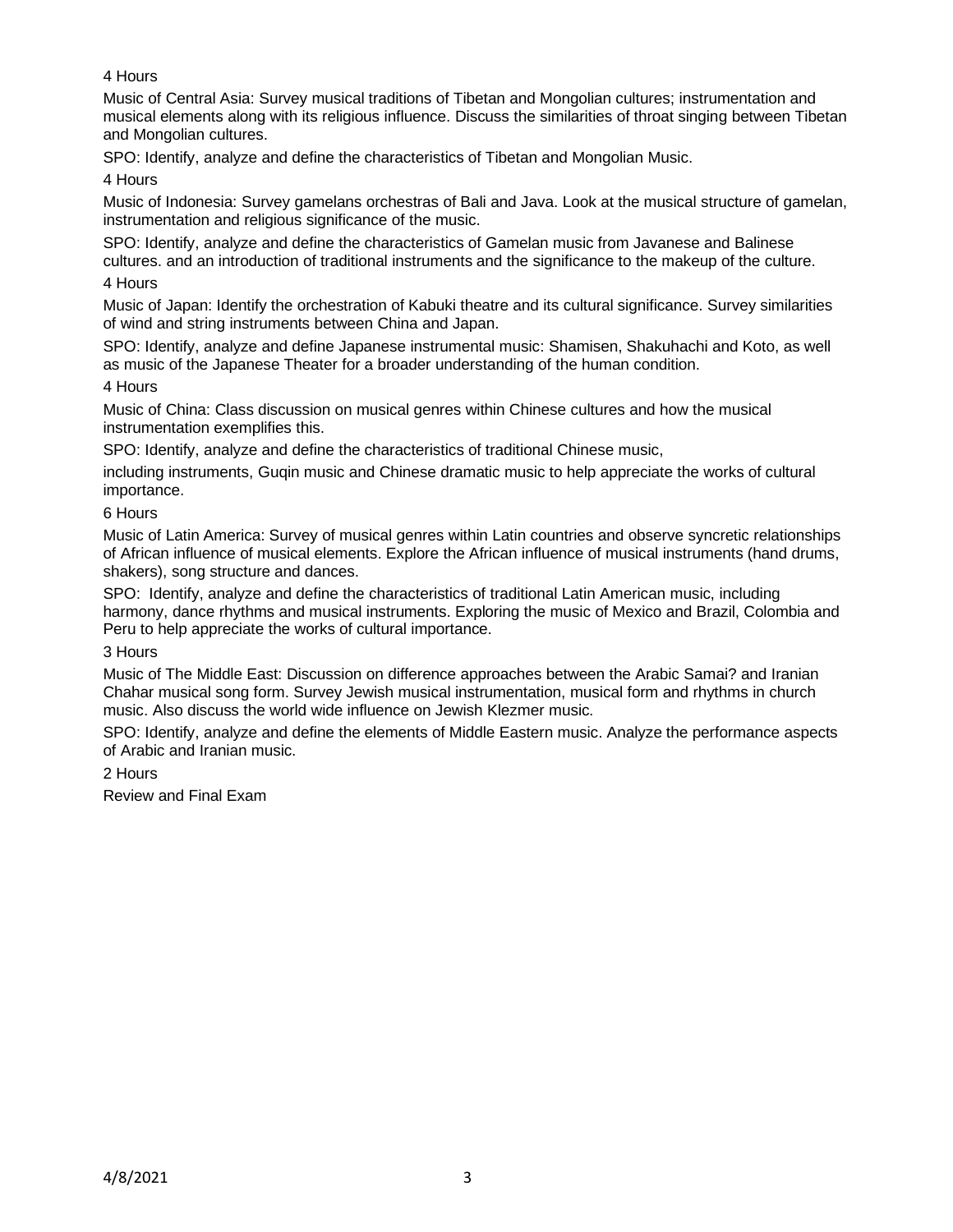### **METHODS OF INSTRUCTION:**

- a. Lecture and discussion
- b. Multimedia demonstrations
- c. Video and audio recordings
- d. In-class group exercises and musical analysis

# **OUT OF CLASS ASSIGNMENTS:**

Required Outside Hours: 18 Assignment Description: Students will watch and analyze videos on assigned topic. Required Outside Hours: 25 Assignment Description: Students will review and study in preparation for the tests and quizzes. Required Outside Hours: 35 Assignment Description: Students will be assigned selected readings for the textbook and from suggested web sites. Required Outside Hours: 15 Assignment Description: Students will work on research paper from a selected chosen topic Required Outside Hours: 15 Assignment Description: Students will be required to attend 2 concerts and write a concert review.

# **METHODS OF EVALUATION:**

Writing assignments Percent of total grade: 30.00 % 30% - 40% Reading reports; Essay exams; Term papers; Other: Multiple choice/Listening Problem-solving assignments Percent of total grade: 20.00 % 10% - 20% Quizzes; Exams Other methods of evaluation Percent of total grade: 20.00 % 20% - 40% Oral and group reports, concert critique Objective examinations Percent of total grade: 30.00 % 30% - 50% Multiple choice; True/false; Matching items; Completion; Other: Listening

## **REPRESENTATIVE TEXTBOOKS:**

Verified by: M. Amirkhanian. World Music: A Global Journey. New York, New York: Routledge; 4 edition,2016. Current textbook that's updated within the last five years. ISBN: 978-1138911277 Reading Level of Text, Grade: 1st year college level Verified by: Verified by: M. Amirkhanian